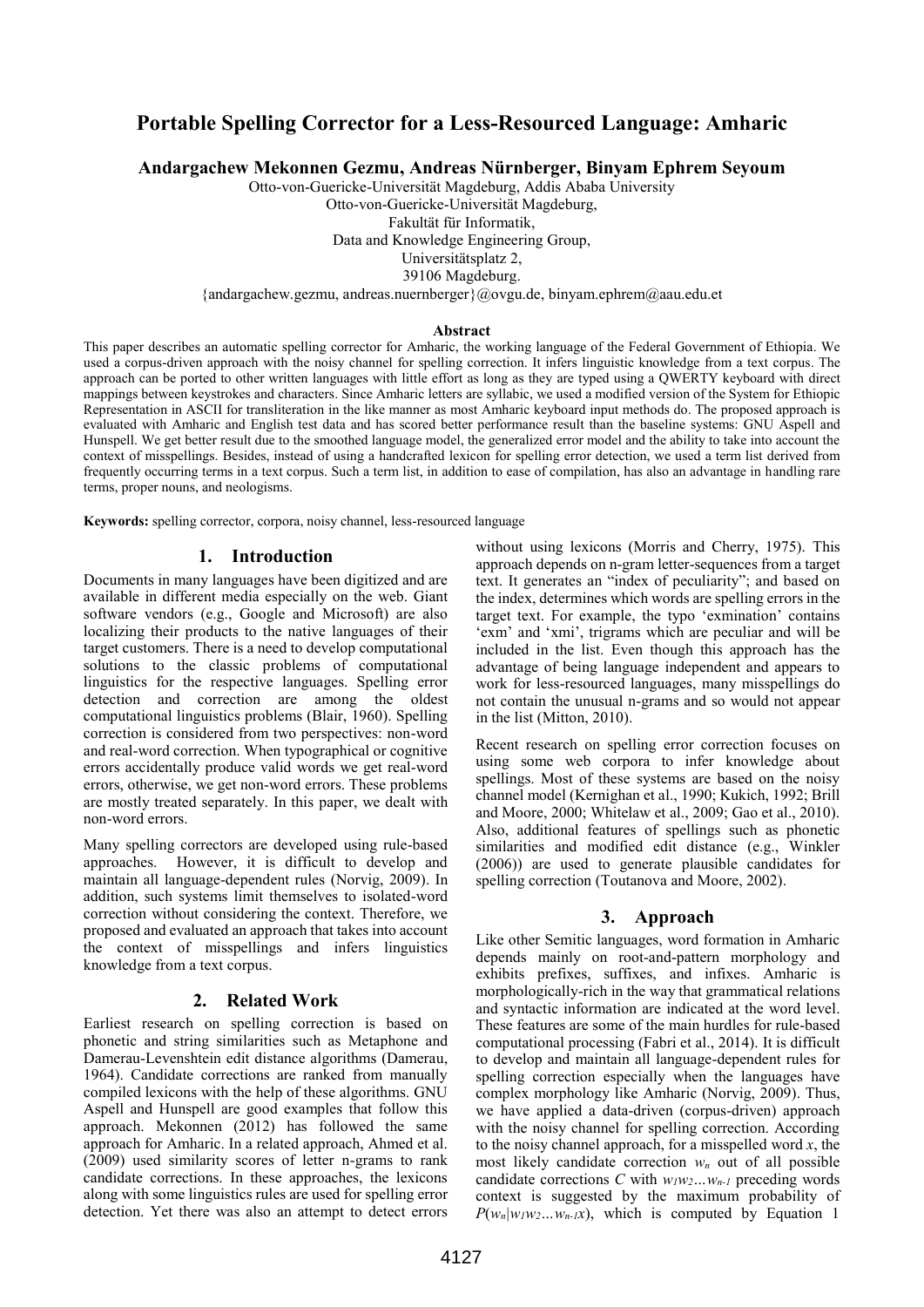below.  $P(w_1w_2... w_{n-1}w_n)$  is the prior probability and  $P(x|w_n)$  the likelihood where both are represented in the language and error models; see sections 3.1 and 3.2 for details. Obviously, *x* is conditionally dependent only on *w<sup>n</sup>* and assumes the preceding words are correct.

$$
\operatorname{argmax}_{w_n \in C} P(w_l w_2 \dots w_{n-l} w_n) P(x|w_n) \tag{1}
$$

Based on the proposed approach, the spelling error detection and correction processes are as follows. An input word that is not in the term list, which is compiled from the most frequent words in a text corpus, is flagged as a spelling error. Candidate corrections that are closer (nearer) to the misspelling are generated from the term list. For language independence, we measure nearness using Damerau-Levenshtein edit distance (Damerau, 1964). Since most of the misspellings fall within two edit distance from their corrections (Damerau, 1964; Gezmu et al., 2017), we selected all words in the term list that are one up to two edit distance from the misspelled word. Then the candidates are scored and ranked according to their prior and likelihood probabilities. In case there is no candidate correction, the misspelled term will be split. This step is needed to correct misspellings result from missed out spaces between words, like ዮሃንስነገይመጣል. The correction is to segment the expression as  $\mathbf{f}' \mathbf{f}'$ ? (johannis<sup> $\mathbf{f}'$ </sup>,  $\mathbf{f}'$ ? /nəgə/ and ይመጣል /jɨmət'al/.

# **3.1 Language Model and Corpora**

In a text corpus, linguistic knowledge resides in the ngrams of the corpus and it is possible to acquire new knowledge using a large number of documents. It also contains rare terms, proper nouns, technical terms, brand names, and newly coined terms (neologisms). Manually compiled or handcrafted lexicons normally do not include most of these types of terms. But by using the most frequent words in the corpus, we can easily create a term list that incorporates the most widely used terms.

Tachbelie and Menzel (2007) evaluated n-gram wordbased and morpheme-based Amharic language models. They have used a news corpus to build the models. The word-based model smoothed with the Kneser-Ney (Kneser and Ney, 1995) method has a better performance on a test data than the morpheme-based model. The result complies with the empirical study of Chen and Goodman (1998). The researchers have found that among the best performing ngram smoothing methods is the Kneser-Ney with its modified version. To this end, we build a trigram wordbased language model smoothed with the modified Kneser-Ney method.

For Amharic language model, being a less-resourced language, the only available sizable text corpora are HaBiT (HaBiT, 2016; Rychlý and Suchomel, 2016) and Crúbadán (Scannell, 2007). Both are created from automatically crawled web pages. HaBiT contains about 17.6 million tokens (words) whereas Crúbadán contains about six million tokens. Except for their size difference, both corpora are essentially the same. Since they obtain text from all types of web documents, we expected spelling errors in these corpora. We have found out that they contain a number of spelling errors through a manual check. Therefore, we build our own Contemporary Amharic

Corpus (CACO) of about 19 million tokens from sources which we assumed are proofread. We have also used HaBiT for comparison.

The CACO is compiled from various sources that are published since the mid of twentieth century. It was collected from publicly available archives of three Amharic newspapers (አዲስ አድማስ, አዲስ ዘመን, and ሪፖርተር), two magazines (ንቁ and መጠበቂያ ግንብ), eight fictions (ኦሮማይ, የልምዣት, አልወለድም, ግርዶሽ, ልጅነት ተመልሶ አይመጣም, የአመጽ ኑዛዜ, የቅናት ዛር, and አግዐዚ), four historic novels (አሉላ አባነጋ, ማዕበል የአብዮቱ ማግሥት, የማይጨው ቁስለኛ, and የታንጉት ሚስጢር), two short novels (የዓለም መስታወት and የቡና ቤት ስዕሎችና ሌሎችም ወጎች), five history books (አጭር የኢትዮጲያ ታሪክ, ዳግማዊ አጤ ምኒልክ, ዳግማዊ ምኒልክ, የእቴጌ ጣይቱ ብጡል (፲፰፻፴፪ - ፲፱፻፲) አጭር የሕይወት ታሪክ, and ከወልወል እስከ ማይጨው), two politics books (ማርክሲዝምና የቋንቋ ችግሮች and መሬት የማን ነው), and two children books (ፒኖኪዮ and ውድድር). In addition, Amharic news articles and legal documents (ነጋሪት ጋዜጣ) from ELRA-W0074 (2014), news articles from Ethiopian News Agency, and the Amharic Bible<sup>2</sup> are used.

Paragraphs from the body of the documents are extracted. Then the paragraphs are transliterated to Latin-based characters using a modified version of the System for Ethiopic Representation in ASCII (SERA) (Yitna and Yacob, 1997). The modification is in transliterating labiovelars, which represent consonants followed by a back low diphthong <sup>w</sup>a, and vowels that are written independently. For example, the labiovelar ቧ /bʷa/ and the vowel ኡ /ʔu/ using the original SERA is transliterated as *bWa* and *'u* but with the modified version as *bua* and *u*, respectively. The same modification is adapted for ease of typing by the popular Amharic keyboard input methods such as Google's and Keyman's. Besides, four of Amharic phonemes have one or more homophonic character representations and there are other peculiar labiovelars (e.g.,  $\phi^*$  /k<sup>tw</sup>/,  $\chi$  /g<sup>w</sup>i/, and  $\chi$  /g<sup>w</sup>e/). In the contemporary Amharic writings, the homophonic characters are commonly observed to be used interchangeably and there is no uniform use of the peculiar labiovelars. For consistent spelling, the Ethiopian Languages Academy (ELA) proposed a spelling reform (ELA, 1970; Aklilu, 2004). Following their reform, homophonic characters are merged into their common forms;  $\phi$  and  $\dot{\phi}$  are replaced with  $\dot{\theta}$ ,  $\dot{\psi}$ with  $\hat{\theta}$ ,  $\theta$  with  $\hat{\theta}$ , and  $\theta$  with  $\hat{\theta}$ . The replacement includes their variant forms. This process can be considered as case folding in English (Yacob, 2003). We have normalized the peculiar labiovelars by substituting them with their closer counterparts (e.g.,  $\phi$ <sup>*,*</sup> /k<sup>tw</sup>/ with  $\phi$  /k<sup>t</sup>u/). However, unlike, the spelling reform we preferred  $\alpha$  to  $\theta$ ; and kept  $\bar{\alpha}$  and  $\bar{\eta}$ because in many input methods they are easily accessible and are commonly found in Amharic writings.

After the transliteration of the paragraphs, numbers are replaced by a placeholder (e.g., "በ1990 ዓ. ም." is preprocessed as "be # a m"); hyphenated words are split (e.g., "ስነ-ስርዓት" as "sne sr'at"); unique sentences are identified and extracted by their boundaries either double colon-like symbols  $(\cdot)$  or question marks  $(? \text{ or } \cdot)$ ; and are tokenized based on orthographic-word boundaries, a white space or a colon-like symbol  $(:).$ 

l

<sup>&</sup>lt;sup>1</sup> The International Phonetic Alphabets (Hayward and Hayward, 1992; IPA, 2015) are written only for the sake of readability.

<sup>2</sup> We used the New World Translation of the Bible which is translated into the contemporary (not archaic) Amharic.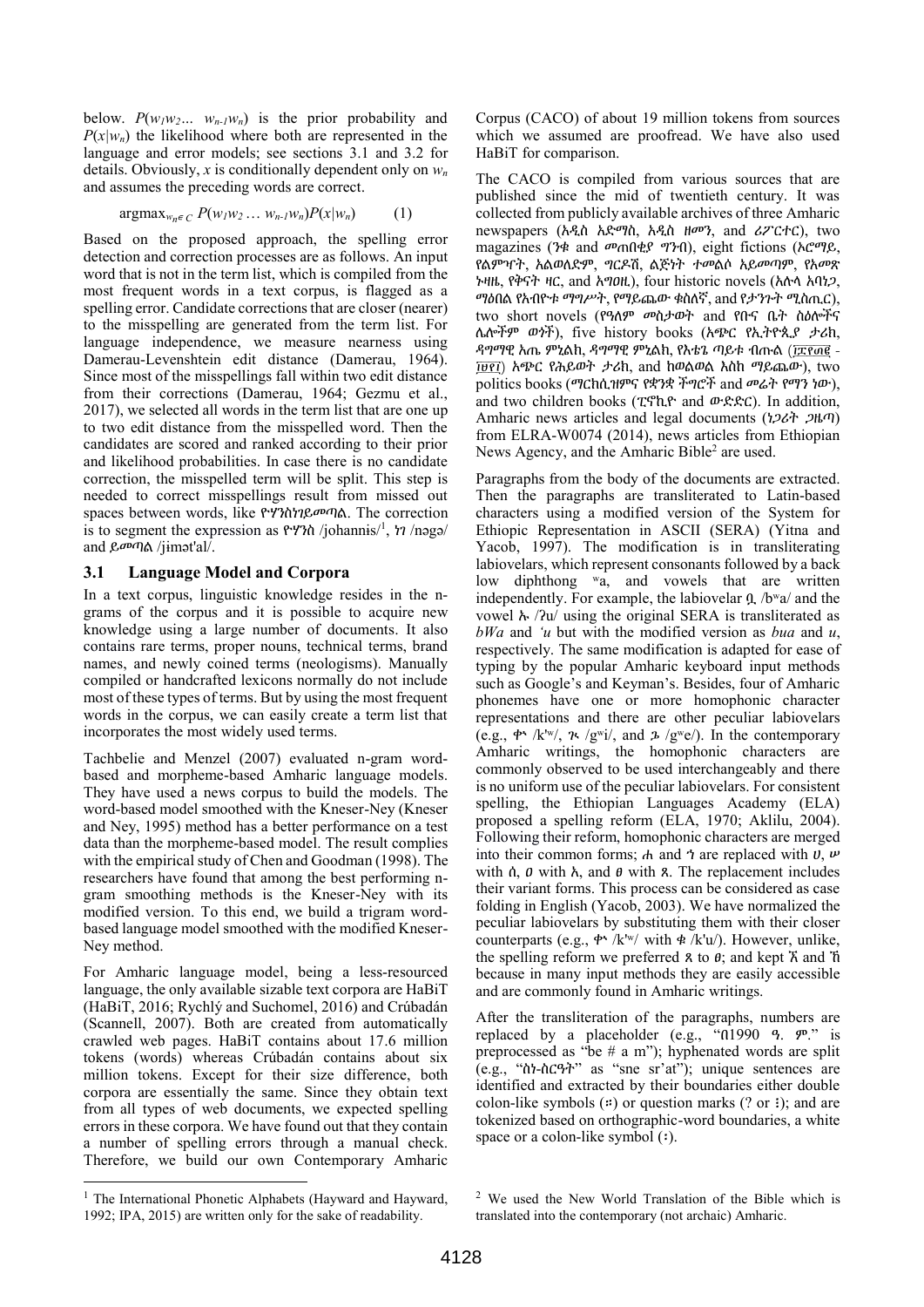To train the English language model, all sentences from British National Corpus (BNC) are extracted (BNC XML Edition, 2007). In order to equate the preprocessing steps of both languages, the sentences are preprocessed in a manner similar to Amharic corpora as follows: as case folding letters are lowercased, numbers are replaced by a placeholder # symbol, hyphenated words are split, contracted forms (clitics) are conflated (e.g., is n't into isn't), part-of-speech tags are discarded, and they are tokenized based on white space. Table 1 shows the number of sentences and tokens in each corpus.

Furthermore, through a manual check, we have analyzed that terms which appear only once in the respective corpora are mostly misspelled. Before we build the language model for each corpus, as a further preprocessing step, we have deleted sentences that contain words that occur only once in the entire corpus.

|                  | CACO       | HaBiT      | <b>BNC</b> |
|------------------|------------|------------|------------|
| No. of sentences | 1.335.446  | 1.197.880  | 5,847,803  |
| No. of tokens    | 18.933.305 | 17,605,866 | 97.111.951 |

Table 1: The number of sentences and tokens in the CACO, HaBiT, and BNC corpora.

The corpora statistics after the final preprocessing step is shown in Table 2.

|                  | CACO      | HaBiT     | <b>BNC</b> |
|------------------|-----------|-----------|------------|
| No. of sentences | 1,010,590 | 873,426   | 5,690,343  |
| No. of unigrams  | 366,654   | 350,789   | 228,999    |
| No. of bigrams   | 5,811,598 | 4,986,029 | 11,008,294 |
| No. of trigrams  | 9,996,057 | 8,302,152 | 40,168,232 |

Table 2: The corpora statistics after preprocessing.

The language models are trained using the KenLM language modeling toolkit (Heafield et al., 2013). The models are saved in the binary ARPA format for efficiency. The prior probability  $P(w_1w_2... w_{n-1}w_n)$  for trigram language model is estimated by Equation 2, based on chain rule of probability and Markov's assumption. The log probabilities that are used to compute this conditional probability along with backoff weights have been precomputed and are stored in the ARPA file language models.

$$
\prod_{i=1}^{n} P(w_i|w_{i-2}w_{i-1})
$$
 (2)

# **3.2 Error Model**

l

Most Amharic characters are syllabary (Bloor, 1995; Unicode Consortium, 2017). For instance, በ /bə/, ቡ /bu/, ቢ /bi/, ባ /ba/, ቤ /be/, and ቦ /bo/ are all syllabic scripts with CV pattern. They conflate consonants and vowels even if they are typed with QWERTY keyboard input methods with direct mappings between keystrokes and characters. Hence there is a need to separate the two components to properly model spelling errors. This is done by transliteration of the letters into Latin alphabets by using the modified version of the SERA.

To train the error model, there is no sizable Amharic spelling error corpus. But we have made an assumption: as

Amharic scripts are typed with English QWERTY keyboard, the key slips that cause spelling errors in English and Amharic are related. So, a substring based English spelling error model that represents the likelihood probability,  $P(x|w_n)$ , is useful for languages that can be transliterated into Latin alphabets. Such an error model is created by Norvig (2009) based on forty thousand spelling errors. Since this approach suits our need, we have adapted the error model.

# **3.3 Term Splitting**

For spelling errors resulting from missed out spaces, term splitting is necessary. To generate candidate corrections for a spelling error, the expression was segmented to all possible valid words using a term list. Then using a language model a prior probability to each candidate was assigned. The candidate which has the highest probability is the plausible spelling correction. For example, Table 3 demonstrates how to split the above-mentioned example (i.e., ዮሃንስነገይመጣል transliterated with the modified SERA as *yohansnegeymeTal*), using the CACO language model and the corresponding term list. The probability of *yohans nege ymeTal* is the highest of all. Thus, the expression is split as such and transliterated back into Amharic as ዮሃንስ ነገ ይመጣል.

| Candidates          | Log 10<br>probability | Probability          |
|---------------------|-----------------------|----------------------|
| yo hans nege ymeTal | -19.15934944          | $6.92868 * 10^{-20}$ |
| yoha ns nege ymeTal | -20.61217499          | $2.44245 * 10^{-21}$ |
| yohan s nege ymeTal | -19.17063332          | $6.75098 * 10^{-20}$ |
| yohans nege ymeTal  | $-11.64624405$        | $2.25817 * 10^{-12}$ |

Table 3: Example of a term splitting.

# **4. Evaluation**

To evaluate the performance of our approach and to demonstrate its easy portability to other languages, first we made an evaluation based on Amharic test data and compared the results with the baseline systems: GNU Aspell and Hunspell; and then we performed an evaluation on English. For evaluation of spelling error detection capability, precision, recall, and F1 measure were used as metrics; and the relative positions of the correct spellings in the plausible suggestions list were used to evaluate spelling error correction. To interface with Aspell and Hunspell we used the PyEnchant<sup>3</sup> with their latest dictionaries available for both languages.

# **4.1 Test Data**

We used manually annotated spelling error test corpora for evaluation. For Amharic we used a test corpus compiled by Gezmu et al.  $(2017)^4$ ; and for English the one that was compiled by Mitton (1985) from the book "English for the Rejected" (Holbrook, 1964) which is available in the Oxford Text Archive. Even though this one was originally handwritten by poor spellers, its contextual information makes it still useful for evaluation purposes.

For Amharic test data, 367 sentences were tagged with 287 non-word spelling errors, but 35 of the non-word misspellings appear twice in the documents with different

 $^3$  Available at https://pypi.python.org/pypi/pyenchant/  $\,$ 

<sup>4</sup> The annotated test corpus is available at the appendix of Gezmu et al. (2017).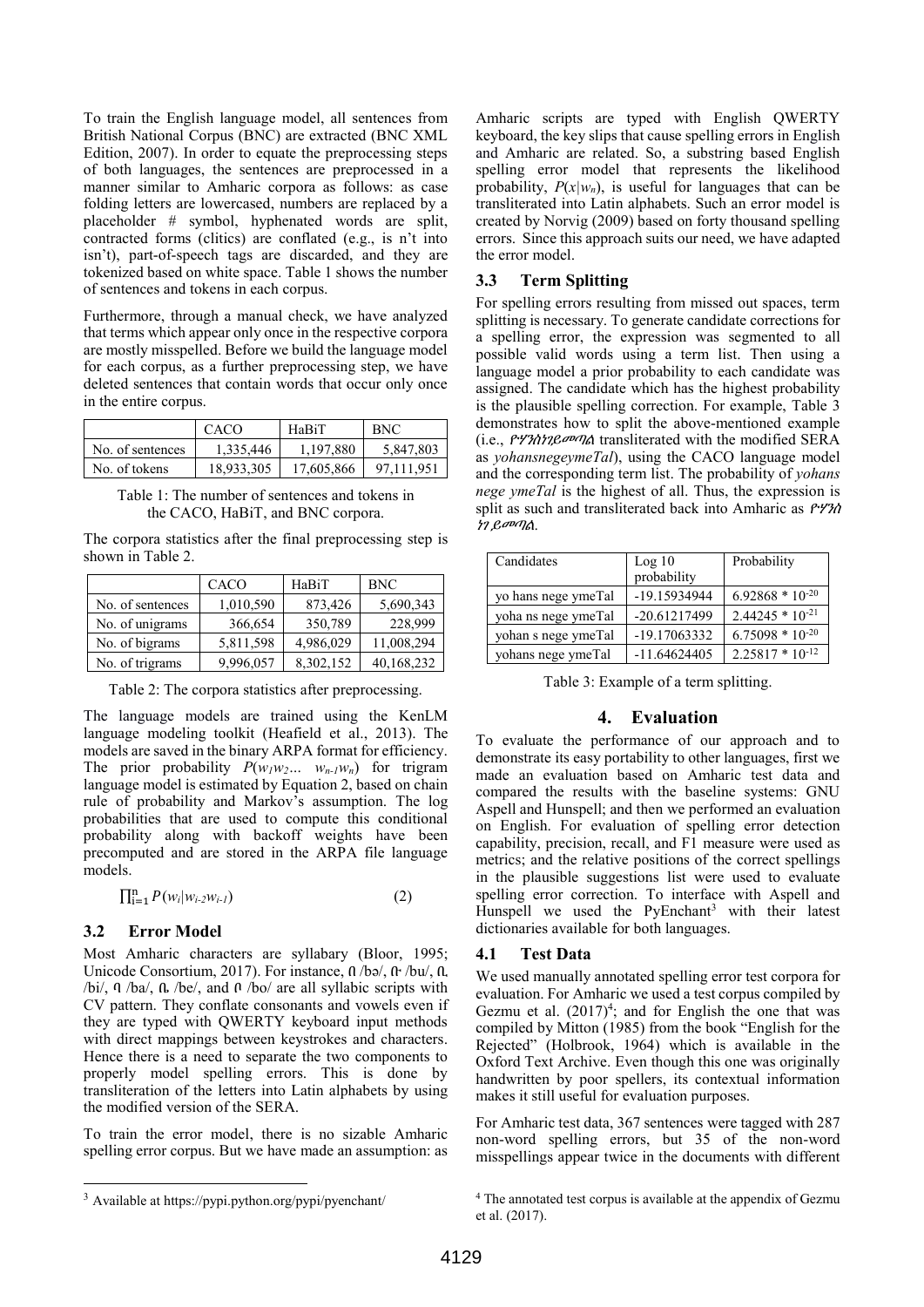contexts. For the sake of making a comparative evaluation with the baseline systems, 252 of the unique non-word misspellings were used in the evaluation. Removal of the duplicates is needed because the baseline systems do not use the context of the misspellings and two similar misspellings are identical test cases for them. In the English test data, 1,043 unique non-word errors were used, including one misspelling "o clock" which was not tagged by mistake in the original test corpus.

### **4.2 Evaluation Metrics**

The evaluation metrics are from the perspectives of spelling error detection capability and the quality of plausible suggestions offered to each spelling error.

Spelling error detection capabilities are evaluated by precision, recall, and F1 measure, in the manner of the binary classification of terms as the misspelling and correct term classes. These evaluation metrics are calculated based on Equations 3–5 (Huyssteen et al., 2004); where True Negatives (TN) are correctly flagged misspellings, False Positives (FP) are unidentified misspellings, True Positives (TP) are correctly identified well-spelled words, and False Negatives (FN) are wrongly flagged well-spelled words. The desirable property for any spelling error detector would be to score 100% precision as it should flag all misspellings, and only misspellings; and also to score 100% recall as it should recognize all valid words as correct, and all invalid words as misspellings. Hence, recall is mostly an indication of the language coverage. F1 Measure gives an overall view of the capability of a spelling error detector. To compute the actual scores, we used the manually compiled test data as the *gold standard* for the evaluation.

$$
Precision = \frac{TP}{TP + FP}
$$
 (3)

$$
Recall = \frac{TP}{TP + FN} \tag{4}
$$

$$
F1 \; Measure = \frac{2 * (Precision * Recall)}{Precision + Recall} \tag{5}
$$

The quality of suggestions offered by a spelling corrector is measured by the relative positions of the correct spellings in the suggestions list (Mitton, 2008). In the best scenario, the right correction always appears on the topmost of the list.

### **5. Results and Discussions**

This section gives a detailed description of the results of our evaluation. The results are presented broadly in terms of spelling error detection and spelling error correction for Amharic and English.

#### **5.1 Amharic Results**

Figure 1 indicates the precision and recall graph for Amharic spelling error detection. The precision and recall scores are computed based on the different word lists compiled from the most frequent words in CACO and HaBiT corpora. The optimum results were obtained when a term list is composed of seven or more frequent words from the HaBiT and eight or more frequent words from the CACO corpus were used. The corresponding precision, recall, and F1 measures are given in Table 4. It also shows the scores for the baseline systems.



Figure 1: Precision and recall graph for spelling error detection in Amharic.

The evaluation results indicate that the F1 measure improves for the proposed system using the CACO corpus from 78% to 85% for spelling error detection compared to the baseline systems (see Table 4). However, we did not get any improvement when we used the term list compiled from the HaBiT corpus.

| Metric    | Proposed      | Proposed       | Aspell | Hunspell |
|-----------|---------------|----------------|--------|----------|
|           | using<br>CACO | using<br>HaBiT |        |          |
| Precision | 89.4%         | 74.5%          | 79.4%  | 79.1%    |
| Recall    | 80.6%         | 80.2%          | 76.6%  | 76.6%    |
| F1        | 84.8%         | 77.2%          | 78.0%  | 77.8%    |

Table 4: Amharic spelling error detection results.

The measures of qualities of suggestions offered by the baseline and proposed systems for Amharic spelling error are shown in Table 5. According to the results, 77% of correct spellings appear in the top five suggestions list for the proposed system using CACO compared to 34% for Hunspell and 62% for Aspell. When we used the HaBiT corpus, 75% of correct spellings appear in the top five suggestions list, which is lower than that of the CACO corpus by 2%. Furthermore, when we consider the correct spellings that appear in the top first suggestions list, the proposed approach that uses the CACO corpus scored 9% higher than that uses the HaBiT corpus. This performance gain indicates that our approach is dependent on the underlying corpus used.

|           | Proposed | Proposed | Aspell | Hunspell |
|-----------|----------|----------|--------|----------|
|           | using    | using    |        |          |
|           | CACO     | HaBiT    |        |          |
| Top first | 52.0%    | 42.9%    | 33.7%  | 16.7%    |
| Top two   | 67.5%    | 61.9%    | 45.2%  | 26.6%    |
| Top three | 73.8%    | 69.4%    | 53.2%  | 29.0%    |
| Top four  | 75.8%    | 73.8%    | 59.9%  | 33.7%    |
| Top five  | 77.0%    | 75.4%    | 61.9%  | 34.1%    |

Table 5: Percentage of the topmost correct suggestions provided for Amharic spelling error correction.

### **5.2 English Results**

The optimum F1 measure for English spelling error detection is obtained when we have used a term list that is compiled from fifty-seven or more frequent words from the BNC corpus. Its corresponding precision, recall, and F1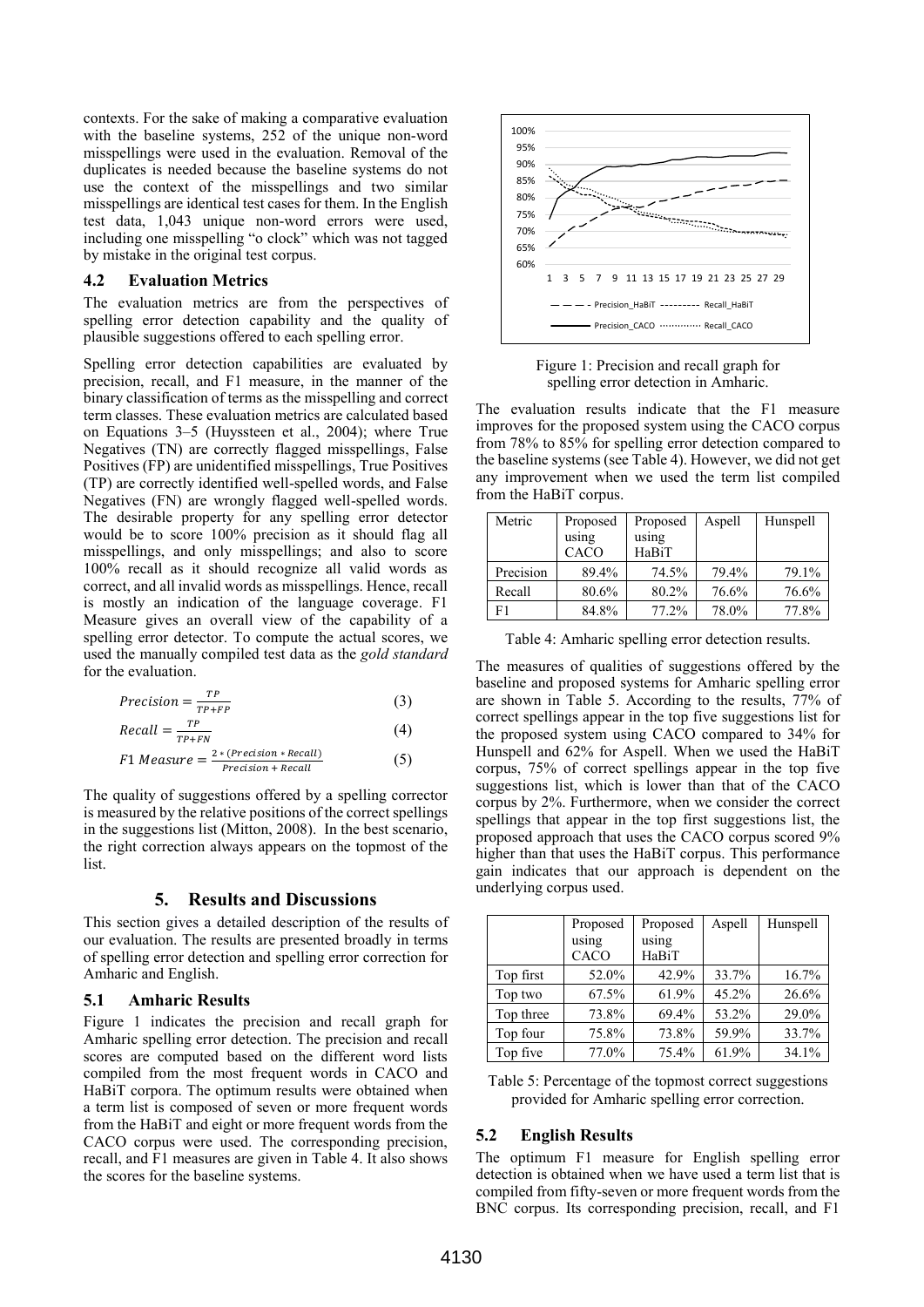measures are given in Table 6 along with those of the baseline systems. The F1 measure for the proposed system is 96% and 97% for both baseline systems. The proposed system is lower than the baseline systems by 1%.

| Metric    | Proposed  | Aspell | Hunspell |
|-----------|-----------|--------|----------|
|           | using BNC |        |          |
| Precision | 95.4%     | 99.2%  | 97.8%    |
| Recall    | 96.1%     | 95.4%  | 95.3%    |
| F1        | 95.7%     | 97.3%  | 96.6%    |

Table 6: English spelling error detection results.

The measures of qualities of suggestions offered by the baseline and proposed systems for English spelling error are shown in Table 7. With the proposed system, 74% of correct spellings appear in the top five suggestions list compared to 56% for Hunspell and 61% for Aspell.

|           | Proposed  | Aspell | Hunspell |
|-----------|-----------|--------|----------|
|           | using BNC |        |          |
| Top first | 56.6%     | 27.4%  | 26.7%    |
| Top two   | 66.0%     | 36.0%  | 38.8%    |
| Top three | 70.3%     | 50.1%  | 46.8%    |
| Top four  | 72.3%     | 55.7%  | 52.7%    |
| Top five  | 73.5%     | 60.5%  | 56.4%    |

Table 7: Percentage of the topmost correct suggestions offered for English spelling error correction.

### **6. Conclusion**

We have proposed a method of an Amharic spelling corrector. Special characteristics of our approach are that it infers linguistic knowledge from text corpus and can be ported to other written languages with little effort as long as they are typed using a QWERTY keyboard with direct mappings between keystrokes and characters. The effort it requires is tokenization and transliteration to Latin characters. The proposed method was evaluated with the baseline systems. The evaluation results for Amharic and English test data confirm that our approach has a better performance than the baseline systems. This is mainly because of the application of a smoothed language model, generalized error model and the ability to take into account the context of misspellings. Since our approach is in a way to infer linguistics knowledge from a text corpus, the quality of the corpus that we have used has a direct effect on its performance. This is clearly shown with the performance differences between the two different Amharic corpora used.

A corpus-driven approach is related to lexicons used for spelling error detection. We can hardly find a manually compiled lexicon with reasonable coverage for a lessresourced language which has rich morphology like Amharic. Instead of using a handcrafted lexicon, using a term list derived from frequently occurring terms from a text corpus has advantages. Such a term list, in addition to ease of compilation, has also benefits in handling rare terms, proper nouns, technical terms, brand names, and newly coined terms (neologisms).

For future work, we will try to evaluate our approach for real-word spelling errors.

### **7. Acknowledgements**

We would like to thank the anonymous reviewers for their invaluable comments. Our thanks also goes to Daniel Yacob at Ge'ez Frontier Foundation for making available some of the Amharic e-books that we have used for the CACO corpus.

### **8. Bibliographical References**

- Ahmed, F., Luca, E. W., and Nürnberger, A. (2009). Revised n-gram based automatic spelling correction tool to improve retrieval effectiveness. *Research Journal on Computer Science and Computer Engineering with Applications* (Polibits), 40: 39–48.
- Aklilu, A. (2004). Sabean and Geez symbols as a guideline for Amharic spelling reform. In Proceedings of the First International Symposium on Ethiopian Philology, pages 18–26, Addis Ababa, Ethiopia, October. Addis Ababa University Press.
- Blair, C. R. (1960). A program for correcting spelling errors. *Information and Control*, 3: 60–70.
- Bloor, T. (1995). The Ethiopic writing system: A profile. *Journal of the Simplified Spelling Society*, 19(2): 30–36.
- Brill, E., and Moore, R. C. (2000). An improved error model for noisy channel spelling correction. In Proceedings of the 38th Annual Meeting on Association for Computational Linguistics, pages 286–293, October. Hong Kong, ACL.
- Chen, S. F., and Goodman, J. (1998). An empirical study of smoothing techniques for language modeling. Tech. rep. TR-10-98, Computer Science Group, Harvard University.
- Damerau, F. J. (1964). A technique for computer detection and correction of spelling errors. *Communications of the ACM*, 7(3): 171–176.
- ELA. (1970). የአማርኛ ፡ ፊደል ፡ ሕግን ፡ አንዲጠብቅ ፡ ለማድረግ ፡ የተዘጋጀ ፡ ራፖር ፡ ማስታወሻ, *Journal of Ethiopian Studies*, 8(1): 119–134.
- Fabri, R., Gasser, M., Habash, N., Kiraz, G., and Wintner, S. (2014). Linguistic Introduction: The orthography, morphology, and syntax of Semitic languages. In I. Zitouni (Ed.), *Natural Language Processing of Semitic Languages*, Berlin, Germany: Springer-Verlag, pp 3–41.
- Gao, J., Li, X., Micol, D., Quirk, C., and Sun, X. (2010). A large scale ranker-based system for search query spelling correction. Proceedings of the 23rd International Conference on Computational Linguistics, pages 358– 366, Beijing, August. ACL.
- Gezmu, A. M., Seyoum, B. E., Lema, T. T., and Nürnberger, A. (2017). Manually annotated spelling error corpus for Amharic. Tech. rep. FIN-001-2017, Data and Knowledge Engineering Group, Otto-von-Guericke-Universität Magdeburg.
- Hayward, K., & Hayward, R. J. (1992, June). Amharic. *Journal of the International Phonetic Association*, 22(1- 2), 48-52.
- Heafield, K., Pouzyrevsky, I., Clark, J. H., and Koehn, P. (2013). Scalable modified Kneser-Ney language model estimation. In Proceedings of the 51st Annual Meeting of the Association for Computational Linguistics, pages 690–696, Sofia, Bulgaria, August. ACL.
- Holbrook, D. (1964). English for the rejected: Training literacy in the lower streams of the secondary school. Cambridge, Cambridge University Press. Retrieved